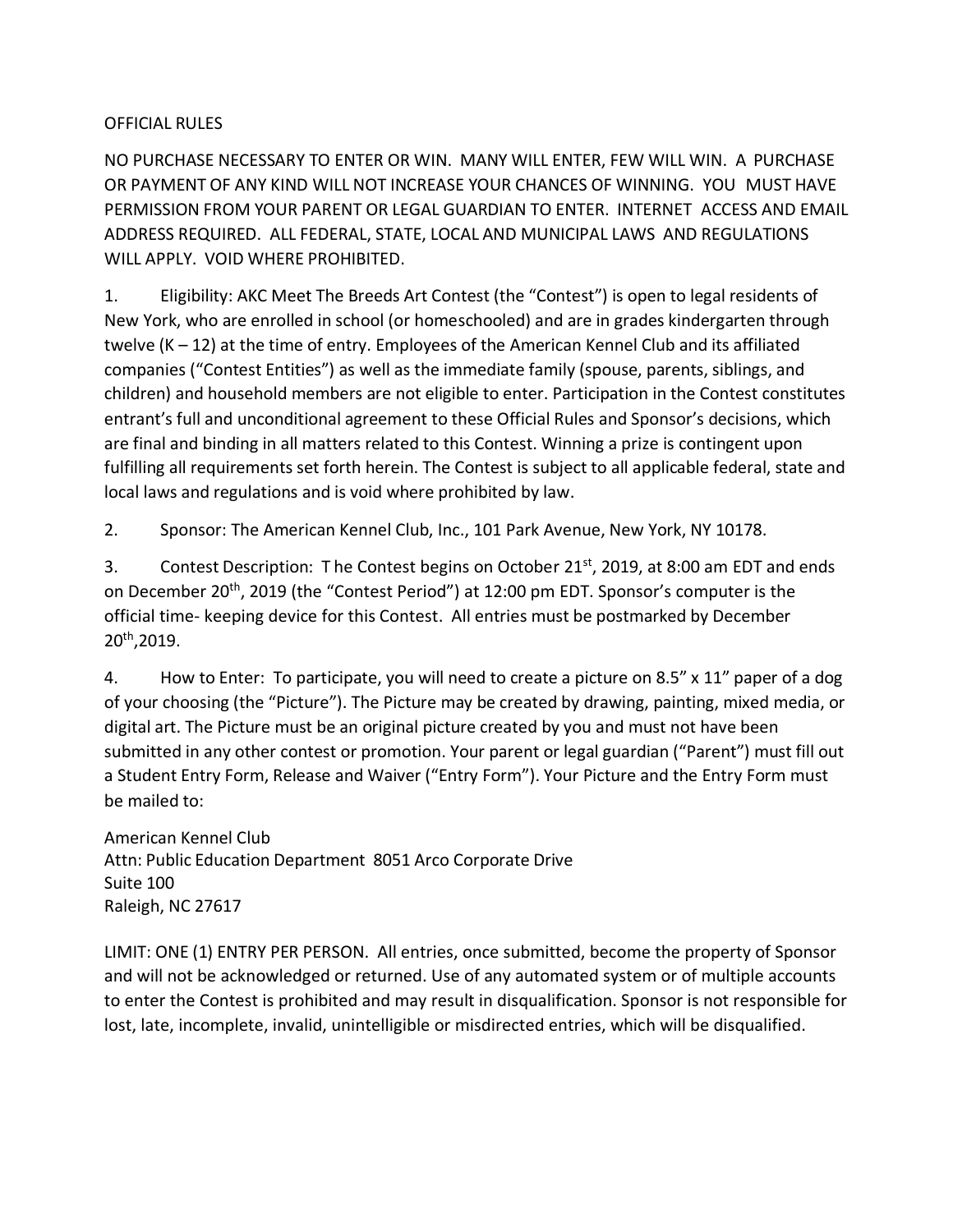5. Agreement to Official Rules and Policies: By participating, entrants and Parents agree to abide by and be bound by these Official Rules. The decisions of the Sponsor are final and binding in all respects. Winning a prize is contingent upon fulfilling all requirements set forth herein.

6. Winner Determination: The entries will be split up into three (3) grade categories (each, a "Grade Category"): K-5, 6-8 and 9-12. Once all entries have been submitted, they will be judged by a qualified panel of judges (to be selected by Sponsor in its sole discretion) at the conclusion of the Contest Period based on the following judging criteria:

Creativity (40%)

"Dogs" theme (30%)

Quality of Picture (30%)

Each entry will be assigned a score for each judging criteria. The ten (10) Pictures from each Grade Category with the highest scores (the "Finalists") will be displayed at the Meet the Breeds event, January 25th and 26th 2020, at the Javits Center in New York, NY. By submitting your entry, you and your Parent agree to have your Picture displayed at Meet the Breeds. The one (1) Picture from each Grade Category with the highest score will be deemed the potential winner for that Grade Category (subject to verification and compliance with these Official Rules) (the "Category Winner"). In the event of a tie for a potential Category Winner, the head judge will select the potential Category Winner based on Creativity of the Picture.

7. Winner Requirements: On or about January 5<sup>th</sup>, 2020, Sponsor will send via e-mail a notification to the Parent of the Finalists and Category Winners. Each Parent will be required to take the specified steps provided in the message within forty-eight (48) hours of receiving the win notification. If the Parent of a potential winner of any prize cannot be contacted, fails to respond within the required time period, fails to provide the required documentation/assurances, or does not comply with these Official Rules, the potential winner will be disqualified and forfeits the prize. If a prize is forfeited or returned as undeliverable, Sponsor may award the applicable prize to a runner-up who received the next highest score. Each potential winner's Parent agrees to indemnify Sponsor, Released Parties (as defined in Section 11) and any licensee of Sponsor against all claims, damages, liabilities, and expenses (including reasonable counsel fees and legal expenses) arising out of any breach of these terms. Prizes will be mailed to the Parent of the winners within 4 - 6 weeks after the end of Contest Period.

8. Prizes: There will be one (1) first-place prize in each Grade Category (i.e. three (3) prizes) and prizes for each Finalist (i.e. 30 (30 ) Finalist prizes).

The first-place prizes are as follows: AKC pencil and \$50 Amazon gift card (Approximate Retail Value ("ARV"): \$52.00).

Finalist Prizes- Ribbon (ARV) \$2.00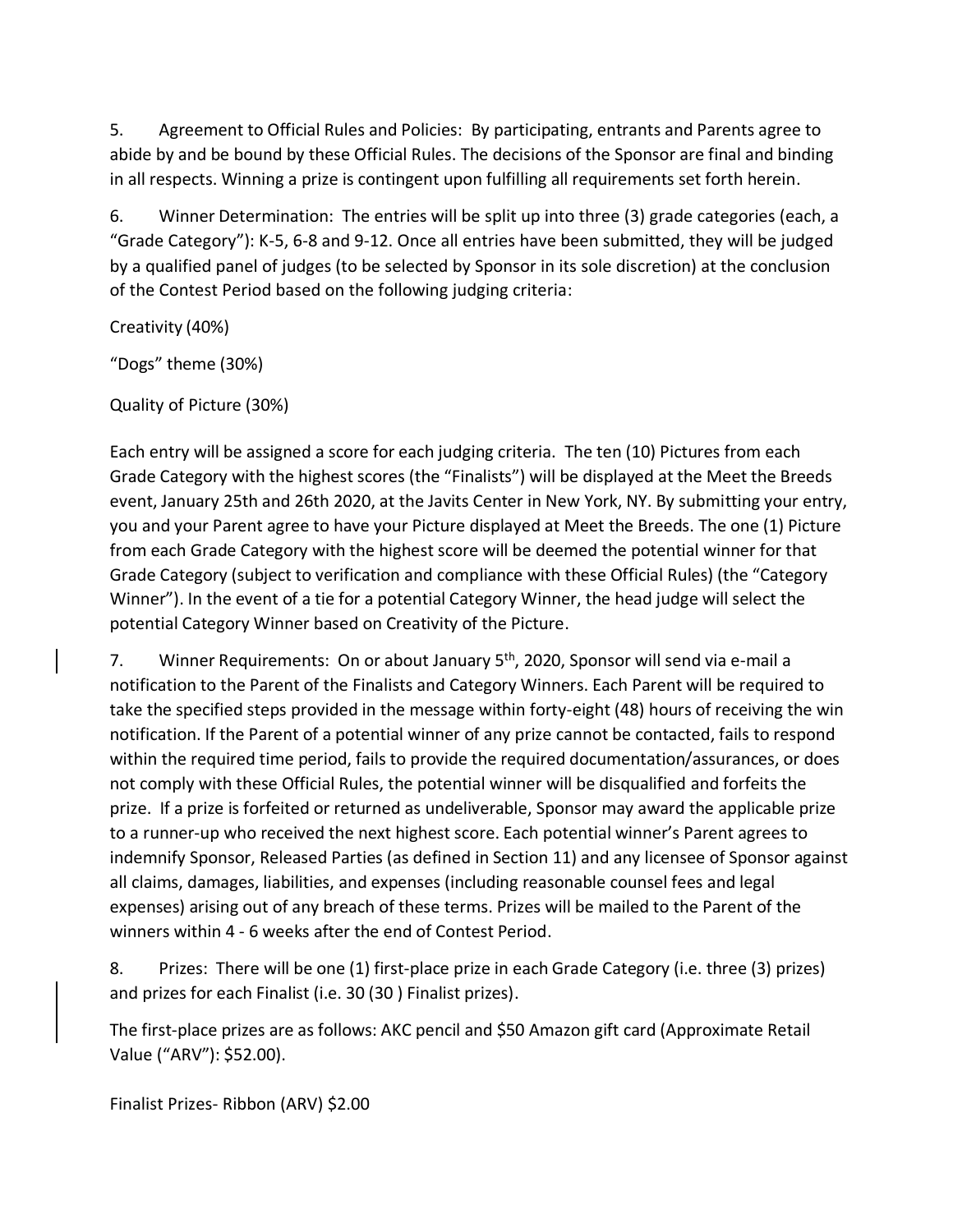Prizes are awarded "as is" with no warranty or guarantee, either express or implied. No substitution, exchange or transfer of prize by any winner is permitted. Prizes cannot be redeemed for cash. Sponsor reserves the right to substitute any prize for one of equal or greater value, at its sole discretion. Each prize winner is responsible for all travel, travel costs, taxes and fees associated with prize receipt and/or use. Limit: one (1) prize per person except Category Winners will receive one (1) first-place prize and one (1) Finalist prize.

9. License to Use Entries: By entering the Contest, all entrants and Parents grant an irrevocable, unconditional, perpetual, worldwide, non-exclusive right and license to Sponsor and each of its designees to use entrant's Picture and entrant's first name, age, likeness, prize information, grade, name of school, city and state of residence in connection with the Contest, for advertising, promotional and other purposes, in any manner, in any and all media, now or hereafter devised without further consideration, notification or permission.

10. General Conditions: Sponsor reserves the right to cancel, suspend and/or modify the Contest, or any part of it, if any fraud, technical failures, human error or any other factor impairs the integrity or proper functioning of the Contest, as determined by Sponsor in its sole discretion. In such event, Sponsor, in its sole discretion, may elect to hold a random drawing from among all eligible entries received up to the date of discontinuance for any or all of the prizes offered herein. Sponsor reserves the right, in its sole discretion, to disqualify any individual it finds to be tampering with the entry process or the operation of the Contest or to be acting in violation of the Official Rules of this or any other Contest or in an inappropriate, unsportsmanlike or disruptive manner. Any attempt by any person to deliberately undermine the legitimate operation of the Contest may be a violation of criminal and civil law, and, should such an attempt be made, Sponsor reserves the right to seek damages from any such person to the fullest extent permitted by law. Sponsor's failure to enforce any term of these Official Rules shall not constitute a waiver of that provision.

11. Release and Limitations of Liability: By participating in the Contest, each Parent agrees to release and hold the Contest Entities and their respective related companies, parents, subsidiaries, affiliates, and their respective agents and agencies, promotional partners, prize partners, and their respective officers, directors, employees and agents (collectively, the "Released Parties") from and against any claim or cause of action arising out of participation in the Contest or use of the prize, including, but not limited to: (a) unauthorized human intervention in the Contest; (b) technical errors related to computers, servers, providers, or telephone or network lines; (c) printing errors; (d) errors in the administration of the Contest;

(e) late, lost, stolen, illegible, inaccurate, delayed, misdirected or undeliverable, posts, email, mail; or (f) injury or damage to persons or property which may be caused, directly or indirectly, in whole or in part, from entrant's participation in the Contest. Each Parent further agrees that in any cause of action, the Released Parties' liability will be limited to the cost of entering and participating in the Contest and in no event shall the Released Parties be liable for attorney's